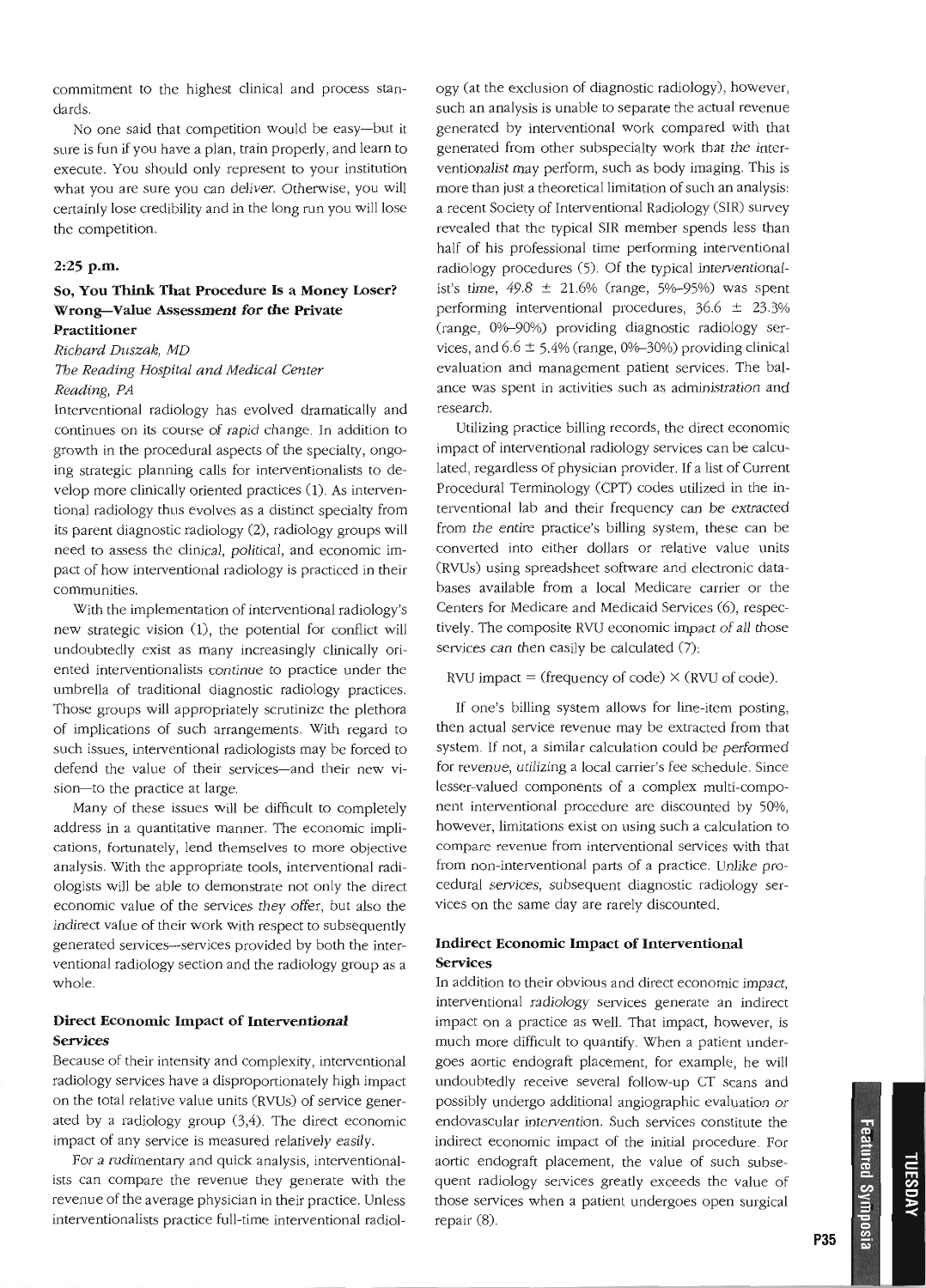For more basic interventional radiology procedures, the indirect economic impact of the service can far outweigh its initial direct impact. For percutaneous abscess drainage. the initial drainage procedure accounts for 11.50  $\pm$  5.07 RVUs, but all related services during the subsequent 90 days total an additional 18.85  $\pm$  16.83 RVUs (9). These subsequent services include additional interventional procedures (10.71  $\pm$  12.78 RVUs), diagnostic radiology procedures (4.70  $\pm$  4.63 RVUs), and clinical evaluation and management services  $(3.45 \pm$ 2.94 RVUs). Such calculations are rather labor intensive, and probably not practical for every interventional service provided by a group. Nonetheless, they powerfully illustrate the contribution of an interventional radiologist to his practice. Aside from occasional recommendations for follow-up imaging for equivocal radiographic findings, diagnostic radiologists rarely generate this indirect economic impact on a practice.

Using a model such as this, one can calculate an economic impact factor for any service:

#### $EIF = (total RVU of initial and subsequent services)$

#### (RVU of initial services).

For percutaneous abscess drainage, the EIF  $= 2.64$ . Using the outlined methodology, a similar ratio can be generated for other interventional radiology procedures. For services such as percutaneous gastrostomy tube placement, where subsequent related radioJogy services are uncommon (10,11), the predicted EIF would be smalI. For services such as tunneled hemodialysis catheter salvage procedures. where post-procedural device patency is often limited (12-14), the EIF would likely be much higher. While this ratio would vary greatly for different procedures, and even for the same procedure performed in different communities, it may serve as a benchmark to help practices assess the financial impact of specific types of interventional radiology services.

Many interventional radiologists developing clinical services have met with some criticism from their diagnostic radiology partners. In addition to offering services that have not been traditionally offered by radiologists, outpatient clinic visits and inpatient admission services would seem-by mere direct economic impact analysis-to have little positive economic impact on a practice. A l-hour patient consultation about possible chemoembolization, for example, would generate only about \$129 based on the Medicare fee schedule-an amount comparable to interpreting about a dozen chest x-rays. Interventionalists meeting such criticism need to be prepared to discuss the more important indireet economic impact of their clinical services. A patient undergoing three chemoembolization procedures, with associated hospital admissions and CT imaging, would generate over \$4,200 in Medicare revenue to a radiology practice--revenue that would never come to the practice if the patient received his outpatient consultation at another center. The take-home point for interventionalists

meeting with resistance developing a clinical service is that consultations on patients with processes such as peripheral vascular disease, uterine nbroids, and hepatic malignancies generate little direet economic impact on a practice, but are necessary prerequisites to appropriate complex interventional procedures-procedures that, because of their high value, result in substantial economie impact on the practice.

Currently, the indirect economic impact of most interventional radioJogy services is unknown, but worth calculating for at least the most common families of services. Such utilization impact data would be particularly useful to groups making decisions regarding the feasibility of expanding interventional services-such as beginning to offer new services or extending existing services to a new hospital. In addition, such information is critical for practices negotiating capitated contracts that do not permit "carve-outs" for interventional radiology services.

### Less **Quantifiable Impact of Interventional** Services

Aside from the important and positive clinical ramifications of subspecialized interventional radiology expertise, practices supporting such subspecialization gain significant political and administrative benefits as well. Although these benefits do not easily lend themselves to quantification, they are nonetheless important and should be considered in any discussion within a radiology group addressing the value interventional services bring to the practice.

Any radiology practice's efficiency and reputation is enhanced greatly by members with recognized subspecialty expertise. Dedicated interventionalists may perform procedures with greater efficiency than generał radiologists who less commonly provide such services. This may result in better patient care while, at the same time, improving efficient patient through-put in a busy department. Additionally, praetices with fellowship trained interventional radiologists wiU much more likely secure referrals for complex procedures from physicians in their own and neighboring communities than casual angiographers, who may provide such interventional services reluctantly, and only when compelled. Short of comparing a practice's interventional radiology referrals before and after hiring a dedicated interventionalist, however, the impact of changes in referral patterns related to subspecialty expertise is most difficult to measure.

The radiologist workforce availability is at an all-time low, with radiologists working harder than in the recent past (15) and many groups unsuccessfully expanding their recruiting efforts (5). The presence of dedicated interventional radiologists in a practice-with their own separate cali pool-may be used to the advantage of a radiology group recruiting diagnostic radiologists. The promise of no interventional call and no requirement to perform invasive procedures may make a job quite at